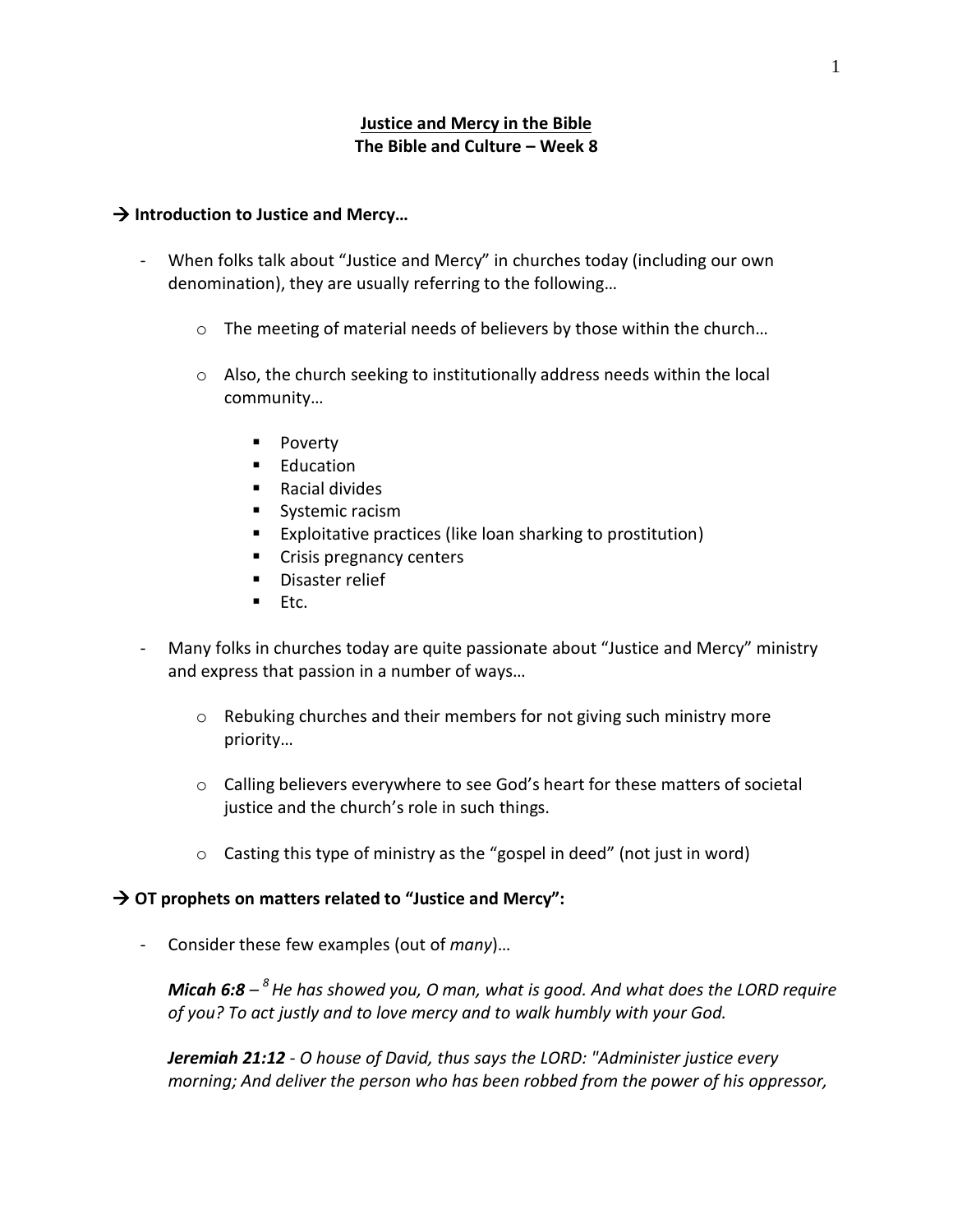*That My wrath may not go forth like fire And burn with none to extinguish it, Because of the evil of their deeds.*

*Zechariah 7:9-10 – 9 Thus has the LORD of hosts said, 'Dispense true justice and practice kindness and compassion each to his brother; <sup>10</sup> and do not oppress the widow or the orphan, the stranger or the poor; and do not devise evil in your hearts against one another.'*

- The people were exhorted over and over to avoid oppressing one another, particularly the weak and the disenfranchised.
- In fact, disobeying God in manners related to these issues was one of the major reasons for the Lord sending judgment (others being rampant idolatry and rampant immorality)

# **→ Key Aspects of Ancient Israel's economy**

- Fundamental to the Israelite economy was reality of family inheritance...
	- $\circ$  Upon conquest of Canaan, each Israelite tribe (Levi excepted) was given a parcel of land, and each Israelite family within that tribe was given a portion as well.
		- That portion was to be passed down within that family for all the generations to come, divided up among sons, grandsons, and so on…
		- In a largely agrarian culture (shepherding and farming), each family landinheritance was the chief source of wealth and sustenance…
- Doubtless some Israelites might have branched out into something like retail markets (buying and selling goods from other families, nations, etc), but on the whole, "new" wealth creation in Israel was extremely rare and very difficult – unlike our nation.
- There were other aspects of this system that left some Israelites economically vulnerable. For example:
	- o Widows could not directly take possession of the property of their dead husband.
		- The inheritance technically belonged to her son(s), although the family was vulnerable if they were young and defenseless.
		- If the widow was childless and the dead husband had a brother, he was responsible to marry the widow and father a child with her, who would then inherit the property upon adulthood…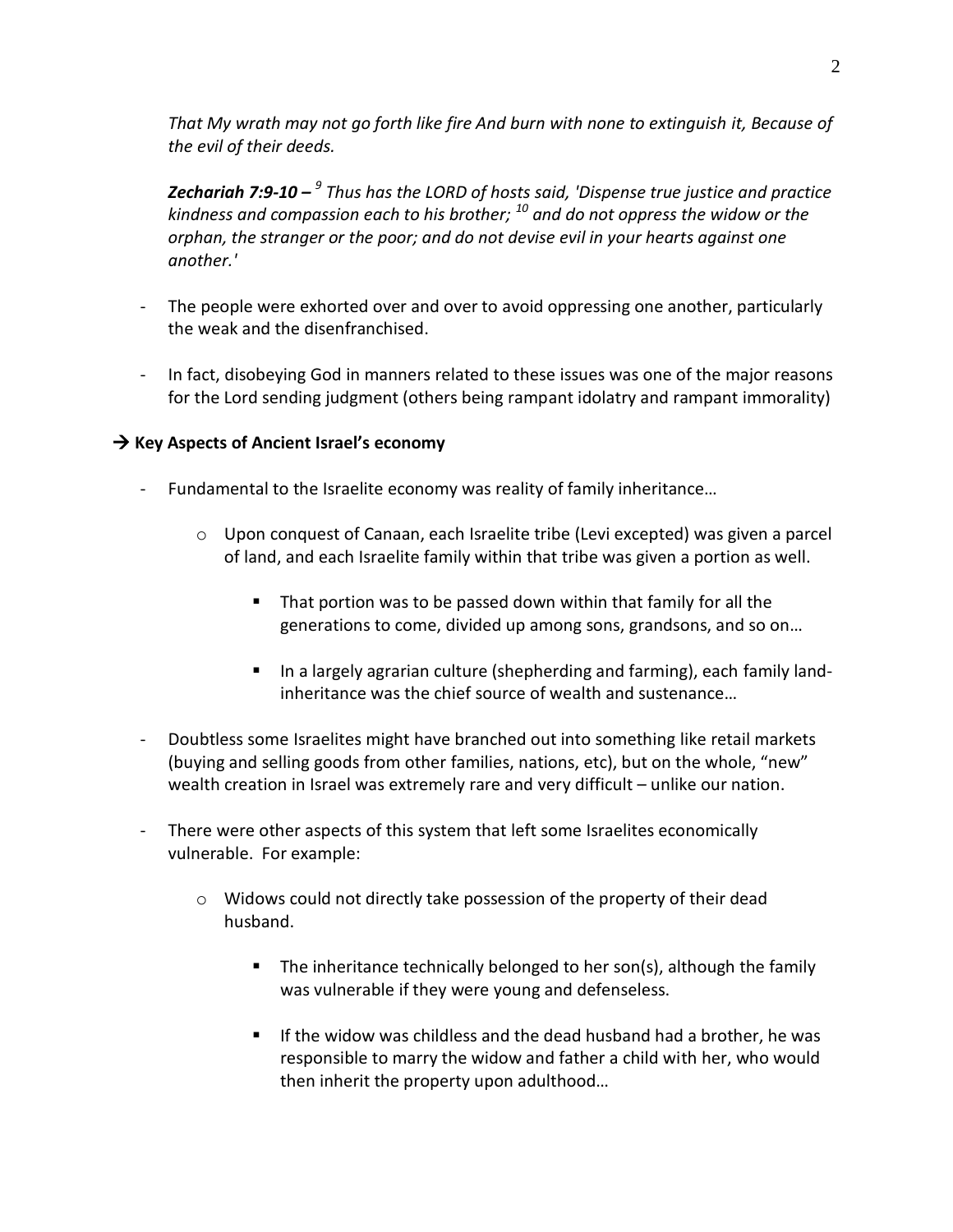- But there was no penalty authorized for *not* doing this.
- Even if a young son was given to her by the brother, the vulnerabilities mentioned above still applied.
- $\circ$  Orphans (or the "fatherless", see above) were also economically vulnerable during childhood…
- o "Sojourners" (foreigners living in Israel) were also in a difficult spot…
	- They had no inheritance obviously...
	- Unless they had wealth or wares to sell from their homeland, they were completely dependent the generosity of Israelites for their sustenance…
- o Those in great debt were also vulnerable…
	- Some Israelites (due to several bad crop years, foolish decisions, or whatever) would find themselves in great need/huge debt and would need to "sell" their inheritance and often their life into the service of another.
	- Now these people were supposed to eventually have their land and freedom restored to them (every 7 years/ 49 years), but this was doubtlessly difficult to enforce.
- It's the nature of this economic structure and the vulnerabilities within it that provided opportunities for the Israelites to unjustly oppress one another:

*Isaiah 10:1-2 – <sup>1</sup>Woe to those who enact evil statutes and to those who constantly record unjust decisions, <sup>2</sup> So as to deprive the needy of justice And rob the poor of My people of their rights, so that widows may be their spoil And that they may plunder the orphans.*

### → Specific Instances of Oppression and Injustice Condemned in the Prophetic books...

- #1 - The flat-out stealing of someone's family's inheritance by a stronger family or individual…

> *Micah 2:2 - They covet fields and then seize them, and houses, and take them away. They rob a man and his house, a man and his inheritance...*

- #2 - Legally cheating poorer Israelites (widows, those in debt) through bribes, false accusations, or whatever…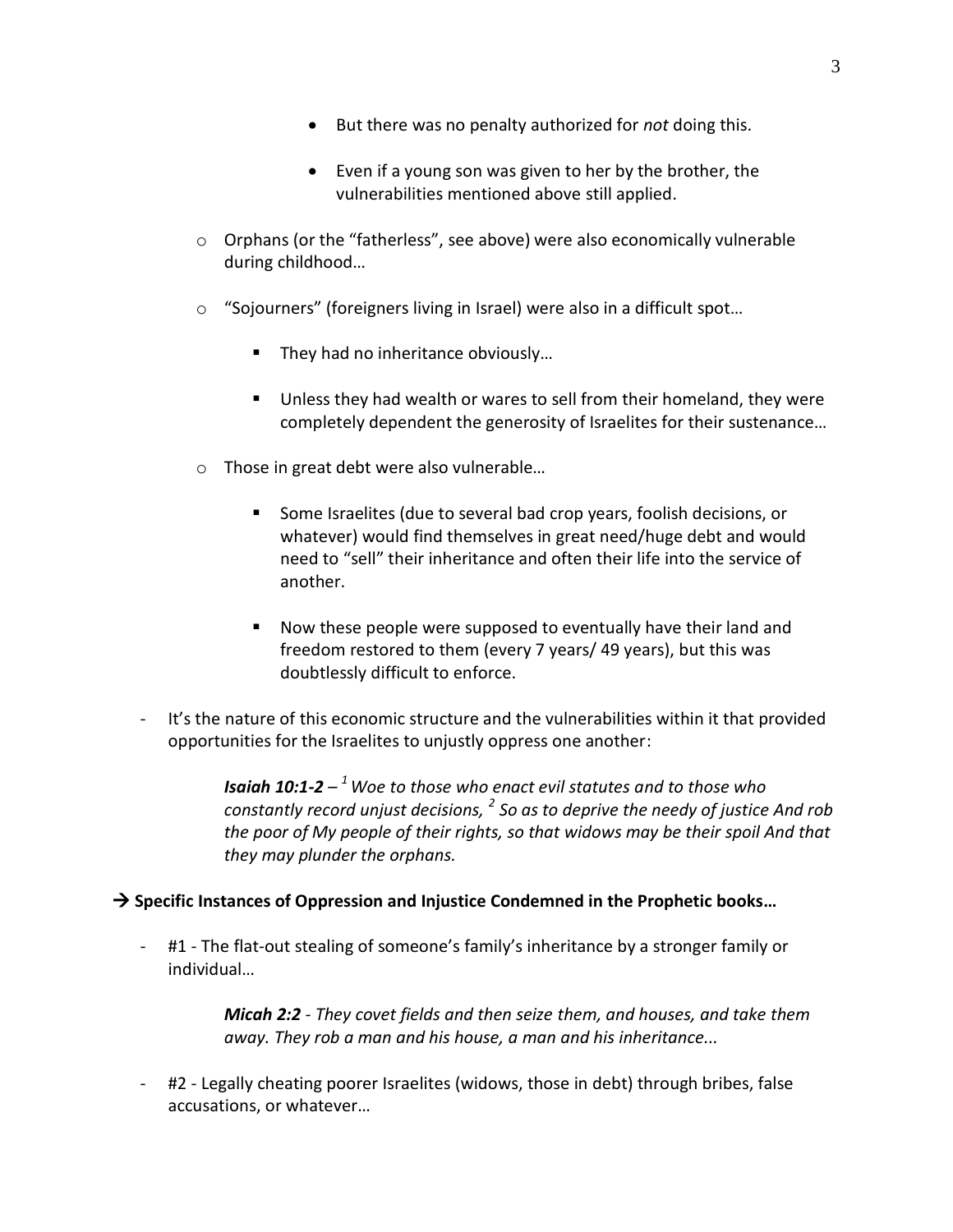*Isaiah 5:23 - Who justify the wicked for a bribe, and take away the rights of the ones who are in the right!*

*Amos 5:12 - For I know your transgressions are many and your sins are great, you who distress the righteous and accept bribes and turn aside the poor in the gate [court]…*

*Habakkuk 1:4 - Therefore the law is ignored, and justice is never upheld. For the wicked surround the righteous; therefore justice comes out perverted.*

- #3 - Paying unfair wages and not paying wages that were promised, to those who were daily dependent on them…

> *Malachi 3:5 - "Then I will draw near to you for judgment; and I will be a swift witness against the sorcerers and against the adulterers and against those who swear falsely, and against those who oppress the wage earner in his wages, the widow and the orphan, and those who turn aside the alien and do not fear Me," says the LORD of hosts.*

- # 4 - When those who had wealth and goods to trade/sell *cheated* in the marketplace and even purposely devalued the currency, all to get more from those dependant on their stuff (widows, orphans, those in debt, strangers, etc.)…

> *Micah 6:11-12 - <sup>11</sup>"Can I justify wicked scales and a bag of deceptive weights? <sup>12</sup> "For the rich men of the city are full of violence, her residents speak lies, and their tongue is deceitful in their mouth.*

> *Hosea 12:6-7 – <sup>6</sup>Therefore, return to your God, observe kindness and justice, and wait for your God continually. <sup>7</sup> A merchant, in whose hands are false balances, He loves to oppress.*

*Amos 8:4-7 - 4 Hear this, you who trample the needy, to do away with the humble of the land, <sup>5</sup> saying, "When will the new moon be over, so that we may sell grain, And the sabbath, that we may open the wheat market, to make the bushel smaller and the shekel bigger, and to cheat with dishonest scales, <sup>6</sup> So as to buy the helpless for money and the needy for a pair of sandals, and that we may sell the refuse of the wheat?" <sup>7</sup> The LORD has sworn by the pride of Jacob, "Indeed, I will never forget any of their deeds.*

- #5 - Consciously ignoring the immediate needs of fellow Israelites who were flat-out destitute…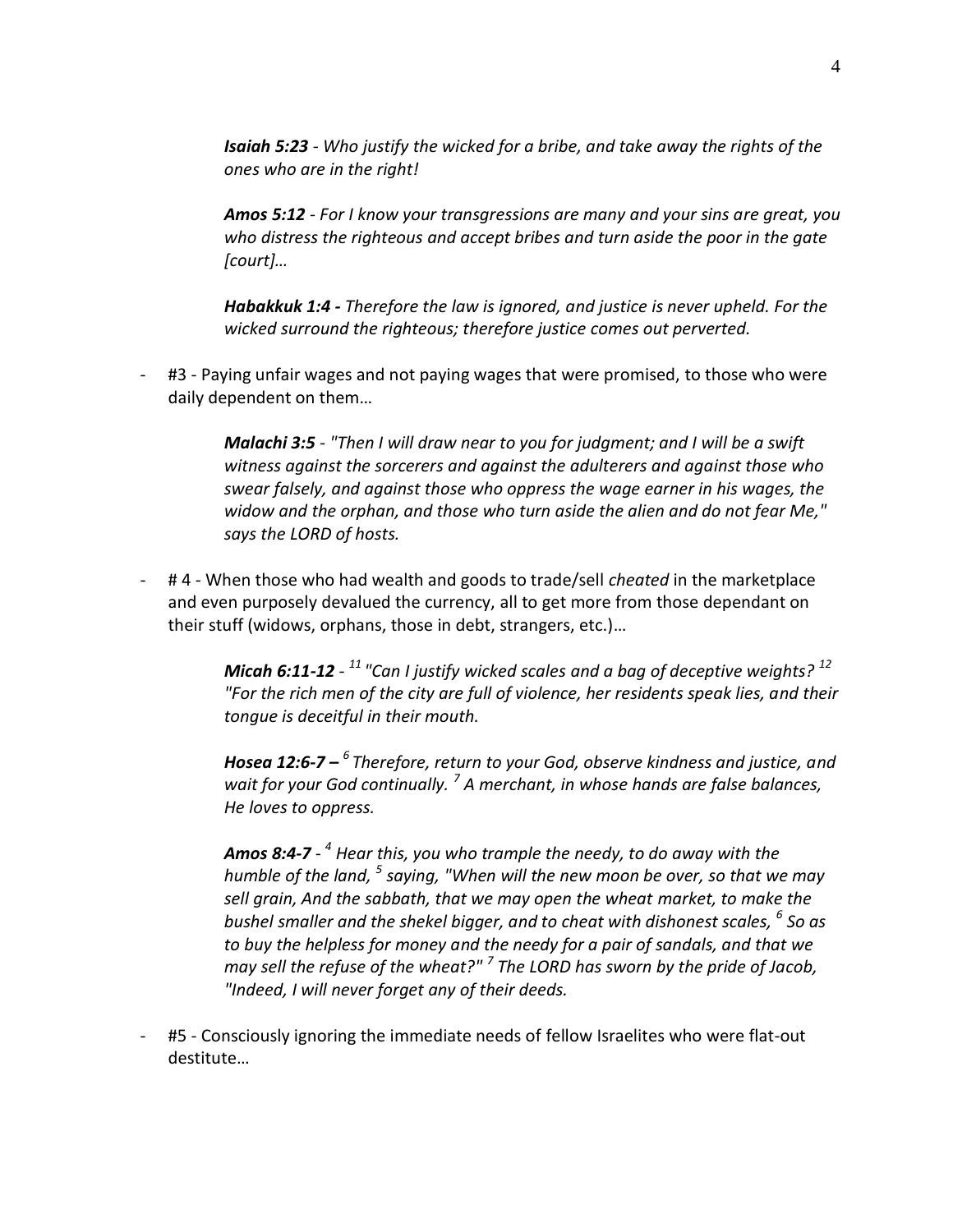*Isaiah 58:7 - Is it not to divide your bread with the hungry and bring the homeless poor into the house; when you see the naked, to cover him; and not to hide yourself from your own flesh?*

- The above accusations of not pursuing justice and mercy consistently revolve around specific instances of oppression through the legal system, the wage system, and at the marketplace.
- It's interesting to note what the Israelites are *not* condemned for in the prophetic books…
	- o Being unequal in terms of wealth…
	- o Enforcing private property rights…
	- o For not redistributing wealth in order to create equal economic opportunities for everyone (through education, subsidies, or whatever)…
	- o For not seeking to help the poor or oppressed in *other* countries…

# **Justice and Mercy Today**

- The New Testament repeats God's desire for believers to look after the destitute and vulnerable in their midst…
	- $\circ$  Widows (Acts 6, 1 Tim. 5, etc.)
	- o Orphans (James 1:27)
- The New Testament doesn't just limit our responsibilities to people in our own churches, but calls us to consider the needs of believers in *other* churches…
	- o See Paul's collection for the Jerusalem famine (2 Cor., Acts, Gal. 2, etc.)
- The New Testament also makes clear that we are to go out of our way to meet the *immediate* needs of a destitute believer in our presence…

*James 2:15-16 - <sup>15</sup>If a brother or sister is without clothing and in need of daily food, <sup>16</sup> and one of you says to them, "Go in peace, be warmed and be filled," and yet you do not give them what is necessary for their body, what use is that?*

What about the needs of unbelievers?